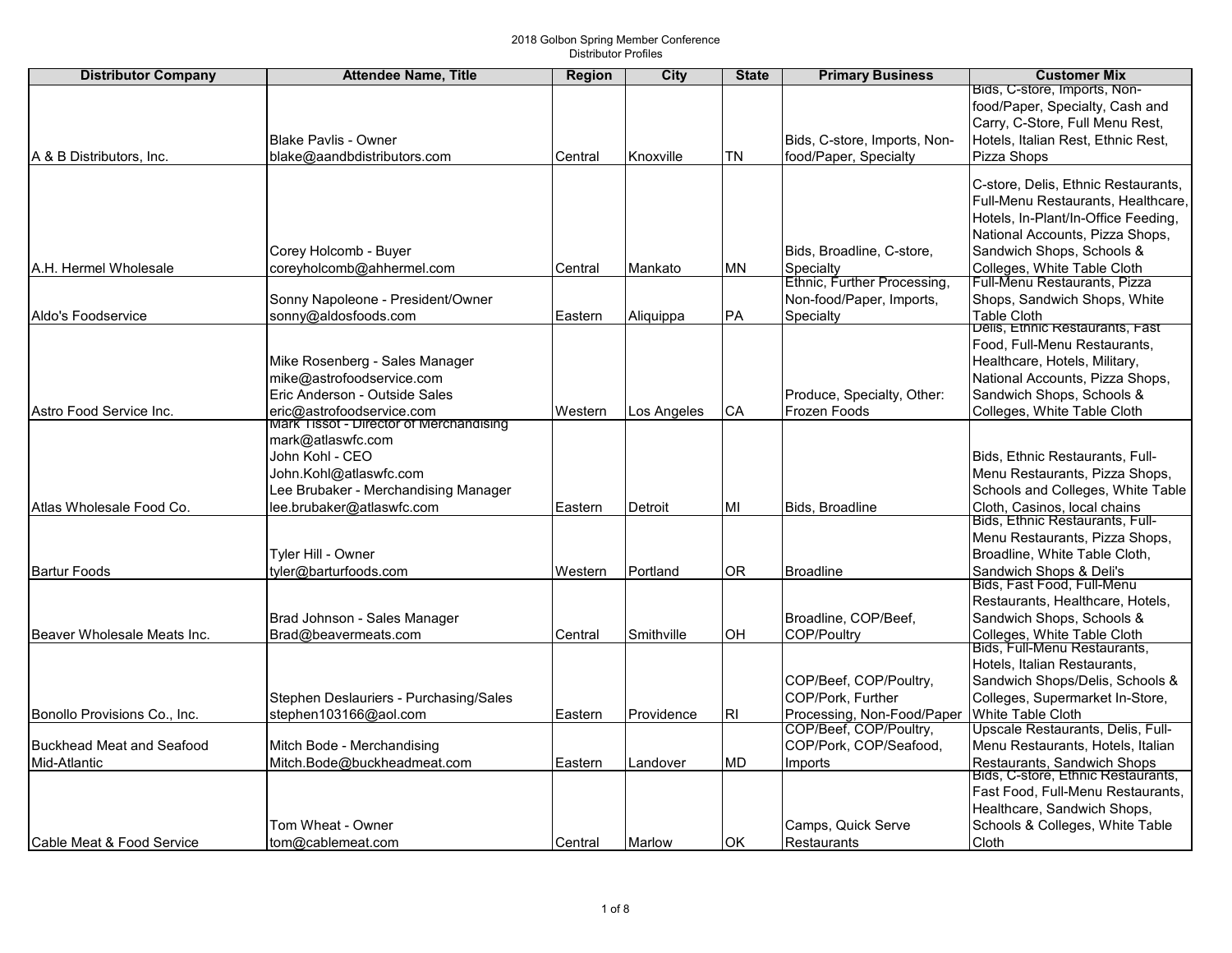| <b>Distributor Company</b>              | <b>Attendee Name, Title</b>                                   | <b>Region</b> | <b>City</b>         | <b>State</b> | <b>Primary Business</b>                         | <b>Customer Mix</b>                                                    |
|-----------------------------------------|---------------------------------------------------------------|---------------|---------------------|--------------|-------------------------------------------------|------------------------------------------------------------------------|
|                                         |                                                               |               |                     |              |                                                 |                                                                        |
|                                         | Mark Horlocher - Senior Pocurement Buyer                      |               |                     |              |                                                 |                                                                        |
|                                         | mark.horlocher@capitoldist.com                                |               |                     |              |                                                 |                                                                        |
|                                         | Randal Nelson - Director of Sales & Marketing                 |               |                     |              |                                                 |                                                                        |
| <b>Capitol Distributing</b>             | randal.nelson@capitoldist.com                                 | <b>CSS</b>    | Caldwell            | ID           | C-store                                         | C-store                                                                |
|                                         |                                                               |               |                     |              | Broadline, COP/Beef,<br>COP/Pork, COP/Poultry & |                                                                        |
|                                         | Juan Serrato - President<br>juan.serrato@cfsloris.com         |               |                     |              | COP/Seafood, ethnic, non-                       | Mexican/Latino Restaurants, Fast                                       |
| Carolina Food Service of Loris          | Heriberto Ibarra                                              | Central       | Loris               | <b>SC</b>    | food/paper & produce                            | Food, Deli/Sandwich Shops                                              |
|                                         |                                                               |               |                     |              |                                                 | Ethnic Restaurants, Fast Food, Full-                                   |
|                                         |                                                               |               |                     |              |                                                 | Menu Restaurants, Pizza Shops,                                         |
|                                         | Devin Swanson - VP of Operations                              |               |                     |              |                                                 | Sandwich Shops, Schools &                                              |
| <b>ICD Foodservice. Inc.</b>            | devin@cdfoodservice.com                                       | Western       | Eastvale            | CA           | Specialty                                       |                                                                        |
|                                         |                                                               |               |                     |              |                                                 | ∣Colleges<br><sub>I</sub> Asiari <del>Restaurants, COP, Puil-</del>    |
|                                         |                                                               |               |                     |              |                                                 | Menu Restaurants, Healthcare,                                          |
|                                         |                                                               |               |                     |              |                                                 | Hotels, In-Plant/In-Office Feeding,                                    |
|                                         |                                                               |               |                     |              |                                                 | Italian Restaurants, Mexican                                           |
|                                         |                                                               |               |                     |              |                                                 | Restaurants, Other Ethnic                                              |
|                                         |                                                               |               |                     |              |                                                 | Restaurants, Pizza Shops,                                              |
|                                         |                                                               |               |                     |              |                                                 | Sandwich Shops/Delis, Schools &                                        |
|                                         | Dan Reese - Vice President                                    |               |                     |              |                                                 | Colleges, White Table Cloth,                                           |
| <b>Centerpoint Meats and Provisions</b> | danr@centerpointmeats.com                                     | Eastern       | St. Petersburg   FL |              | COP/Poultry                                     | <b>National Accounts</b>                                               |
|                                         |                                                               |               |                     |              |                                                 |                                                                        |
|                                         |                                                               |               |                     |              |                                                 | Fast Food, Full-Menu Restaurants,                                      |
|                                         | Nick Athanasis - Principal                                    |               |                     |              |                                                 | Italian Restaurants, Other Ethnic                                      |
| CFS - Classic Food Service, LLC         | nick@classicfoodservice.com                                   | Eastern       | Baltimore           | MD           | Broadline                                       | Restaurants, Pizza Shops                                               |
|                                         | John Kelly - VP of Sales                                      |               |                     |              |                                                 |                                                                        |
| Charles C. Parks Co.                    | john.kelly@charlescparks.com<br>Carlos Calzadilla - Sales Rep | <b>CSS</b>    | Gallatin            | <b>TN</b>    | C-store<br>Broadline, Ethnic (Mexican),         | C-store                                                                |
| Charley & Sons, Inc.                    | wendy@gordos.cc                                               | Central       | Atlanta             | GA           | Produce, Non-Food/Paper                         |                                                                        |
|                                         |                                                               |               |                     |              |                                                 | Hispanic Restaurants/Cash & Carry<br>Ethnic Restaurants, C-Store, Fast |
|                                         |                                                               |               |                     |              |                                                 | Food, Full Menu Restaurants, In-                                       |
|                                         |                                                               |               |                     |              |                                                 | Plant Feeding, inedependent                                            |
|                                         |                                                               |               |                     |              |                                                 | restaurants, caterers, coffee shops,                                   |
|                                         | Matt Chronister - Sr Vendor Manager                           |               |                     |              |                                                 | bakeries, ice cream parlors, bars,                                     |
| <b>Clark Associates</b>                 | mchronister@clarkinc.biz                                      | Eastern       | Lancaster           | PA           | Broadline                                       | mobile food vendors                                                    |
|                                         | Randy Hall - Purchasing Manager                               |               |                     |              |                                                 |                                                                        |
| Core-Mark                               | rhall@core-mark.com                                           | <b>CSS</b>    | Atlanta             | GA           | C-store                                         | C-Store                                                                |
|                                         |                                                               |               |                     |              |                                                 | C-store, Ethnic Restaurants, Fast                                      |
|                                         | Stamos Memmos - Director of Purchasing                        |               |                     |              |                                                 | Food, Full-Menu Restaurants,                                           |
| Corfu Foods, Inc.                       | smemmos@corfufoods.com                                        | Central       | <b>Bensenville</b>  | IL.          | Specialty                                       | White Table Cloth                                                      |
|                                         |                                                               |               |                     |              |                                                 | C-store, Delis, Ethnic Restaurants,                                    |
|                                         | Dave Lewis - Purchasing Director                              |               |                     |              |                                                 | Fast Food, Full-Menu Restaurants,                                      |
|                                         | dlewis@cotatifoodservice.com                                  |               |                     |              |                                                 | Healthcare, Hotels, Pizza Shops,                                       |
|                                         | Ed Maybrun - President                                        |               |                     |              |                                                 | Sandwich Shops, Schools &                                              |
| Cotati Food Service                     | emaybrun@cotatifoodservice.com                                | Western       | Cotati              | CA           | <b>Broadline</b>                                | Colleges<br>Bids, Delis, Ethnic Restaurants,                           |
|                                         |                                                               |               |                     |              |                                                 | Full-Menu Restaurants, Pizza                                           |
|                                         | Dan Richards - Owner/President                                |               |                     |              |                                                 | Shops, Sandwich Shops, Schools                                         |
|                                         |                                                               |               |                     |              |                                                 |                                                                        |
| D.W. Richards Sons, Inc.                | drichards@dwrichards.net                                      | Eastern       | Avoca               | PA           | Retail, Foodservice, Bids                       | & Colleges                                                             |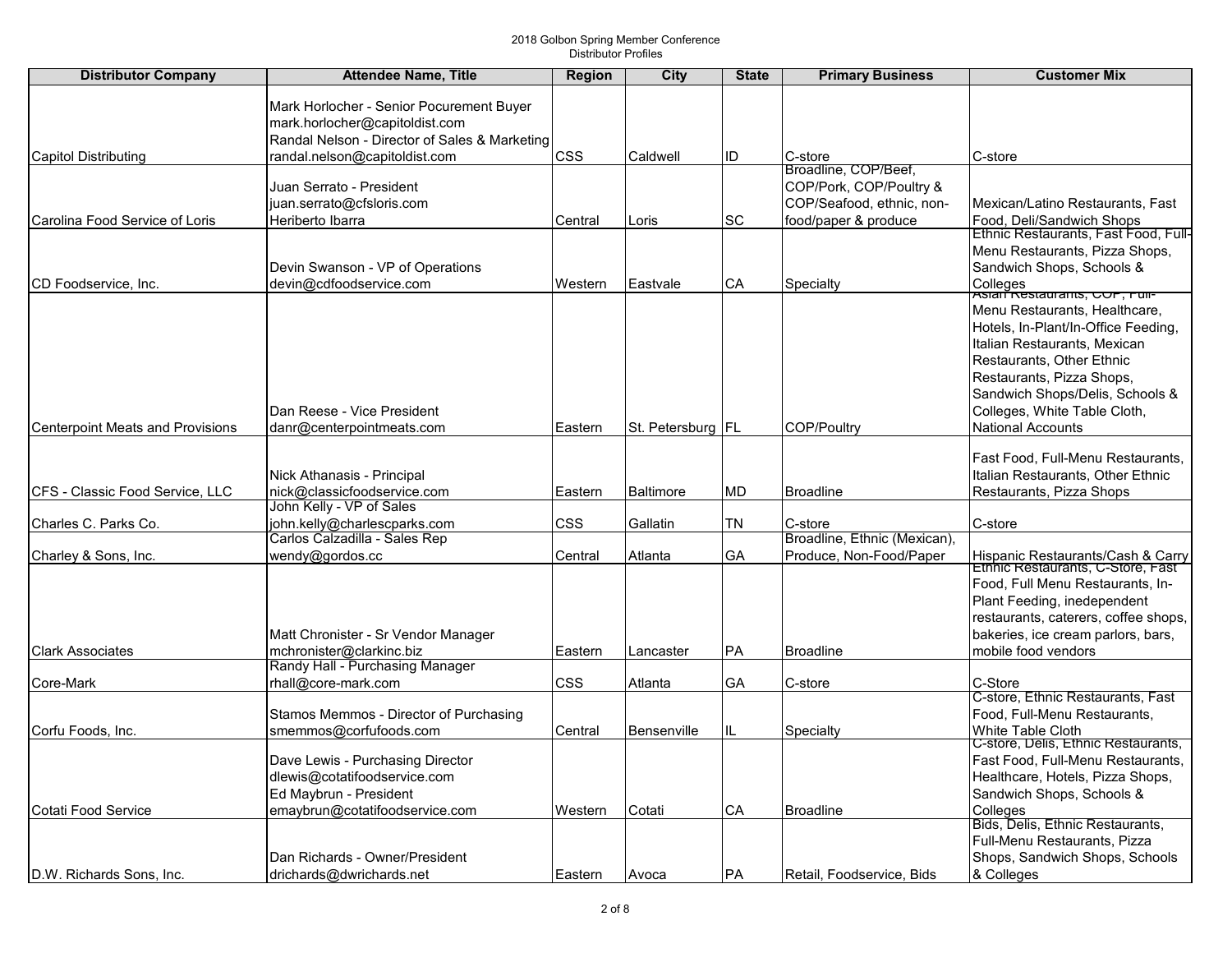| <b>Distributor Company</b>            | <b>Attendee Name, Title</b>            | <b>Region</b> | <b>City</b>      | <b>State</b> | <b>Primary Business</b>      | <b>Customer Mix</b>                                             |
|---------------------------------------|----------------------------------------|---------------|------------------|--------------|------------------------------|-----------------------------------------------------------------|
|                                       |                                        |               |                  |              |                              |                                                                 |
|                                       | Lisa Boisvert - General Manager Buyer  |               |                  |              |                              | Full-Menu Restaurants, Other:                                   |
| <b>Downeast Food Distributors</b>     | lisa@downeastfood.com                  | Eastern       | Auburn           | <b>ME</b>    | Bakery                       | Bakeries, Cafes, Ice Cream Shops                                |
|                                       |                                        |               |                  |              |                              | Asian Restaurants, Fast Foods,                                  |
|                                       |                                        |               |                  |              |                              | National Accounts, Pizza Shops,                                 |
|                                       | Adolfo Angel - CEO                     |               |                  |              | Broadline, Ethnic (Mexican), | Schools & Colleges, Supermarket                                 |
| <b>Essential Food &amp; Produce</b>   | adolfoangel@essentialfoodproduce.com   | Central       | Evansville       | IN           | Produce, Non-Food/Paper      | In-Store                                                        |
|                                       |                                        |               |                  |              |                              | Cash & Carry, Dells, Ethnic                                     |
|                                       |                                        |               |                  |              |                              | Restaurants, Full-Menu                                          |
|                                       | Charles Young - Director of Sales      |               |                  |              |                              | Restaurants, Healthcare, Hotels,                                |
|                                       | charlesyoung@euclid.com                |               |                  |              | COP/Beef, COP/Poultry,       | National Accounts, Sandwich                                     |
|                                       | John V. Young - Director of Purchasing |               |                  |              | COP/Pork, COP/Seafood,       | Shops, Schools & Colleges, White                                |
| <b>Euclid Fish Company</b>            | jvyoung@euclidfish.com                 | Eastern       | Mentor           | ΟH           | Specialty                    | <b>Table Cloth</b>                                              |
|                                       |                                        |               |                  |              | Bids, COP/Beef,              | Bids, Delis, Fast Food, Hotels,                                 |
|                                       |                                        |               |                  |              | COP/Poultry, COP/Pork,       | Mexican Restaurants, Other Ethnic                               |
|                                       | Mark Moore - Director of Purchasing    |               |                  |              | COP/Seafood, Ethnic,         | Restaurants, Sandwich Shops,                                    |
| Four Star Meat Co., Inc.              | mmoore@fsmfoodservice.com              | Western       | Long Beach       | CA           | Produce, Specialty           | Schools & Colleges                                              |
|                                       |                                        |               |                  |              |                              | Asian Restaurants, COP, C-Store,                                |
|                                       |                                        |               |                  |              |                              | Fast Food, Full-Menu                                            |
|                                       |                                        |               |                  |              |                              | Restaurants, Hotels, Italian                                    |
|                                       | Wayne Thune - Owner                    |               |                  |              |                              | Restaurants, Mexican Restaurants,                               |
|                                       | wthune@frabonis.com                    |               |                  |              |                              | Pizza Shops, Sandwich Shops,                                    |
|                                       | Mark Thune - Owner                     |               |                  |              |                              | Schools & Colleges, Supermarket                                 |
| Fraboni's Wholesale Distributing Inc. | mthune@frabonis.com                    | Central       |                  | <b>MN</b>    | Bids, Broadline, COP/Pork    | in-store, White Table Cloth                                     |
|                                       |                                        |               | Hibbing          |              |                              |                                                                 |
|                                       |                                        |               |                  |              |                              | Asian Restaurants, Italian Rest,                                |
|                                       |                                        |               |                  |              |                              | other Ethnic Restaurants, Bids, Full                            |
|                                       |                                        |               |                  |              |                              | Menu Rest, Fast Food, Healthcare,                               |
|                                       |                                        |               |                  |              |                              | Hotels, In-Plant/In-Office Feeding,                             |
|                                       |                                        |               |                  |              |                              | Italian Restaurants, Pizza Shops,                               |
|                                       | Sam Perri - Purchasing Manager         |               |                  |              | Ethnic, Imports, Further     | Sandwich Shops/Delis, Schools &                                 |
| <b>Get Fresh Produce</b>              | sperri@getfreshproduce.com             | Central       | <b>Bartlett</b>  |              | Processing, Produce          |                                                                 |
|                                       |                                        |               |                  |              |                              | Colleges, White Table Cloth<br>Asain Restaurants, Cash & Carry, |
|                                       |                                        |               |                  |              |                              | C-store, Fast Food, Healthcare,                                 |
|                                       |                                        |               |                  |              |                              | Hotels, In-Plant/In-Office Feeding,                             |
|                                       |                                        |               |                  |              |                              | Italian Restaurants, Pizza Shops,                               |
|                                       | Mike Arlint - VP                       |               |                  |              |                              | Sandwich Shops/Delis, Schools &                                 |
| Glacier Wholesale Distributing, Inc.  | mikearlint@gmail.com                   | Central       | Kalispell        | MT           | Broadline, C-store           | Colleges                                                        |
|                                       | Agustin Guardado - Owner               |               |                  |              |                              |                                                                 |
| Guardados LLC                         | Agustin@guardadosfoodservice.com       | Central       | <b>Nashville</b> | TN           | Broadline, Produce           | <b>Mexican Restaurants</b>                                      |
|                                       | Scott Nevland - General Manager        |               |                  |              |                              |                                                                 |
| Guderian Foods                        | SNEVLAND@ATT.NET                       | <b>CSS</b>    | Ada              | OK           | C-store                      | C-store, Restaurants, schools                                   |
|                                       | Kyle Weeks - Sales Manager             |               |                  |              |                              | C-store, Pizza Shops, Sandwich                                  |
| Home Folks Wholesale Co., Inc.        | kyle.weeks@homefolksdist.com           | <b>CSS</b>    | Augusta          | GA           | C-store                      | Shops                                                           |
| <b>Ideal Meat</b>                     |                                        |               |                  |              |                              | Mexican Restaurants, Sandwich                                   |
| Ideal Food Group                      | Chris Canal - CEO/President            |               |                  |              | COP/Beef, COP/Poultry,       | Shops/Delis, Schools & Colleges,                                |
| changed name/DBA                      | chris@idealfoodgroup.com               | Central       | Indianapolis     | IN           | COP/Pork, Ethnic             | Supermarket In-Store                                            |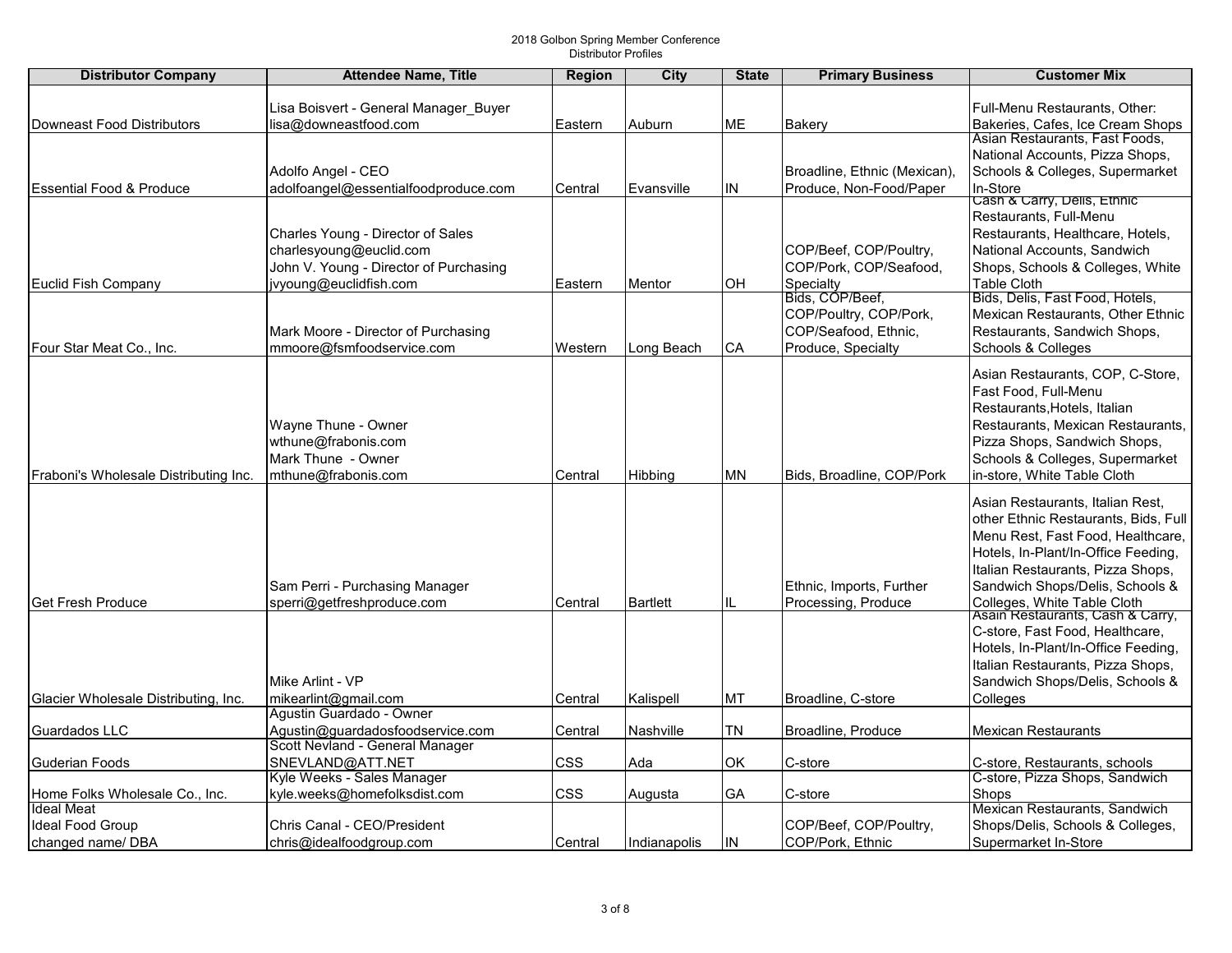| <b>Distributor Company</b>             | <b>Attendee Name, Title</b>                                 | <b>Region</b> | City             | <b>State</b> | <b>Primary Business</b>                             | <b>Customer Mix</b>                  |
|----------------------------------------|-------------------------------------------------------------|---------------|------------------|--------------|-----------------------------------------------------|--------------------------------------|
|                                        | pryan miler - Director or Sales<br>bimler@imlerspoultry.com |               |                  |              |                                                     |                                      |
|                                        | Keith McQuillen - Director of Purchasing,                   |               |                  |              |                                                     |                                      |
|                                        | Marketing                                                   |               |                  |              |                                                     |                                      |
|                                        | kmcquillen@imlerspoultry.com                                |               |                  |              |                                                     |                                      |
|                                        | Adam Lanzendofer - Buyer                                    |               |                  |              |                                                     |                                      |
|                                        | alanzendorfer@imlerspoultry.com                             |               |                  |              |                                                     |                                      |
|                                        | Andrea Wilt - Buyer                                         |               |                  |              |                                                     | Cash & Carry, Full-Menu              |
| Imler's Poultry                        | awilt@imlerspoultry.com                                     | Eastern       | Duncansville     | IPA.         | COP/Poultry, Broadline                              | Restaurants, Retail Delis            |
|                                        | Tino Incollingo - Owner President                           |               | Gloucester       |              | COP/Beef, COP/Poultry,                              | Pizza Shops, Sandwich Shops,         |
| Incollingo Food Service                | tino@incollingofoods.com                                    | Eastern       | City             | <b>NJ</b>    | COP/Pork                                            | Delis, Supermarket In-Store          |
|                                        |                                                             |               |                  |              |                                                     | Ethnic Restaurants, Fast Food, Full- |
|                                        |                                                             |               |                  |              |                                                     | Menu Restaurants, Healthcare,        |
|                                        | Steve Wagner - Commodity Buyer                              |               |                  |              |                                                     | Sandwich Shops, Schools &            |
| Individual FoodService                 | swagner@indfood.com                                         | Western       | Bell             | CA           | Non-food/Paper                                      | Colleges                             |
|                                        |                                                             |               |                  |              |                                                     | Delis, Ethnic Restaurants, Full-     |
|                                        |                                                             |               |                  |              |                                                     | Menu Restaurants, Pizza Shops,       |
|                                        | Eboni Love - Purchasing Manager                             |               |                  |              |                                                     | Sandwich Shops, White Table          |
| International Gourmet Foods, Inc.      | elove@igf-inc.com                                           | Eastern       | Springfield      | VA           | Imports, Specialty                                  | Cloth                                |
|                                        | <b>Gary Romero - President</b>                              |               |                  |              |                                                     | Full-Menu Restaurants, Other,        |
|                                        | gromero@iracarfoods.com<br>Carlos Romero - Vice President   |               |                  |              |                                                     | Italian Restaurants, Mexican         |
|                                        |                                                             |               |                  |              | COP/Beef, COP/Poultry,                              | Restaurants, Other Ethnic            |
| Iracar Food Distributors, Inc.         | iracarfooddistributors@gmail.com                            | Eastern       | Miami            | FL.          | COP/Pork, COP/Seafood<br>Specialty, Imports, canned | Restaurants, Pizza Shops             |
|                                        |                                                             |               |                  |              | goods & dry grocery, frozen                         |                                      |
|                                        | <b>Bob Hooker</b>                                           |               |                  |              | foods, paper items, dry food,                       | Hotels, resorts, supermarket in      |
| <b>Ismar International Food Trader</b> | rjh1019@aol.com                                             | Eastern       | Hialeah          | FL           | non food export                                     | store                                |
|                                        |                                                             |               |                  |              |                                                     | Cash & Carry, Fast Food, Full-       |
|                                        |                                                             |               |                  |              |                                                     | Menu Restaurants, Italian            |
|                                        |                                                             |               |                  |              |                                                     | Restaurants, Mexican Restaurants,    |
|                                        |                                                             |               |                  |              |                                                     | Other Ethnic Restaurants,            |
|                                        | Nick Mousoudakis - Buyer/Owner                              |               |                  |              | Broadline, Ethnic, Imports,                         | Sandwich Shops, Schools &            |
| Janco Foods, Inc.                      | nick@jancofoods.com                                         | Central       | Houston          | TX           | Non-food/Paper, Specialty                           | Colleges                             |
|                                        | Jere Loggins - VP Operations                                |               |                  |              |                                                     | C-Store, Full menu Rest,             |
| JL Gaddy Enterprises                   | jere.loggins@jlgaddy.com                                    | <b>CSS</b>    | Hickory Grove SC |              | C-Store                                             | Healthcare, Schools and Colleges     |
|                                        | William Taylor - Dist.Center Manager                        |               |                  |              |                                                     |                                      |
|                                        | hank.taylor@kellysfoods.com                                 |               |                  |              |                                                     |                                      |
|                                        | Michael Kelly - Director of Purchasing                      |               |                  |              |                                                     |                                      |
|                                        | mike.kelly@kellysfoods.com                                  |               |                  |              |                                                     |                                      |
|                                        | Cammie Lane - Dist. Manager                                 |               |                  |              |                                                     |                                      |
|                                        | cammie.lane@kellysfoods.com                                 |               |                  |              |                                                     |                                      |
|                                        | Richard Robertson - President                               |               |                  |              |                                                     |                                      |
|                                        | richard.robertson@kellysfoods.com                           |               |                  |              |                                                     | C-store, Ethnic Restaurants, Fast    |
|                                        | Rick Swisher - Dist. Center General Manager                 |               |                  |              |                                                     | Food, Full-Menu Restaurants,         |
| Kelly's Food Service                   | rick.swisher@kellysfoods.com                                | Eastern       | Winter Garden FL |              | COP/Poultry, Chain                                  | Hotels, National Accounts            |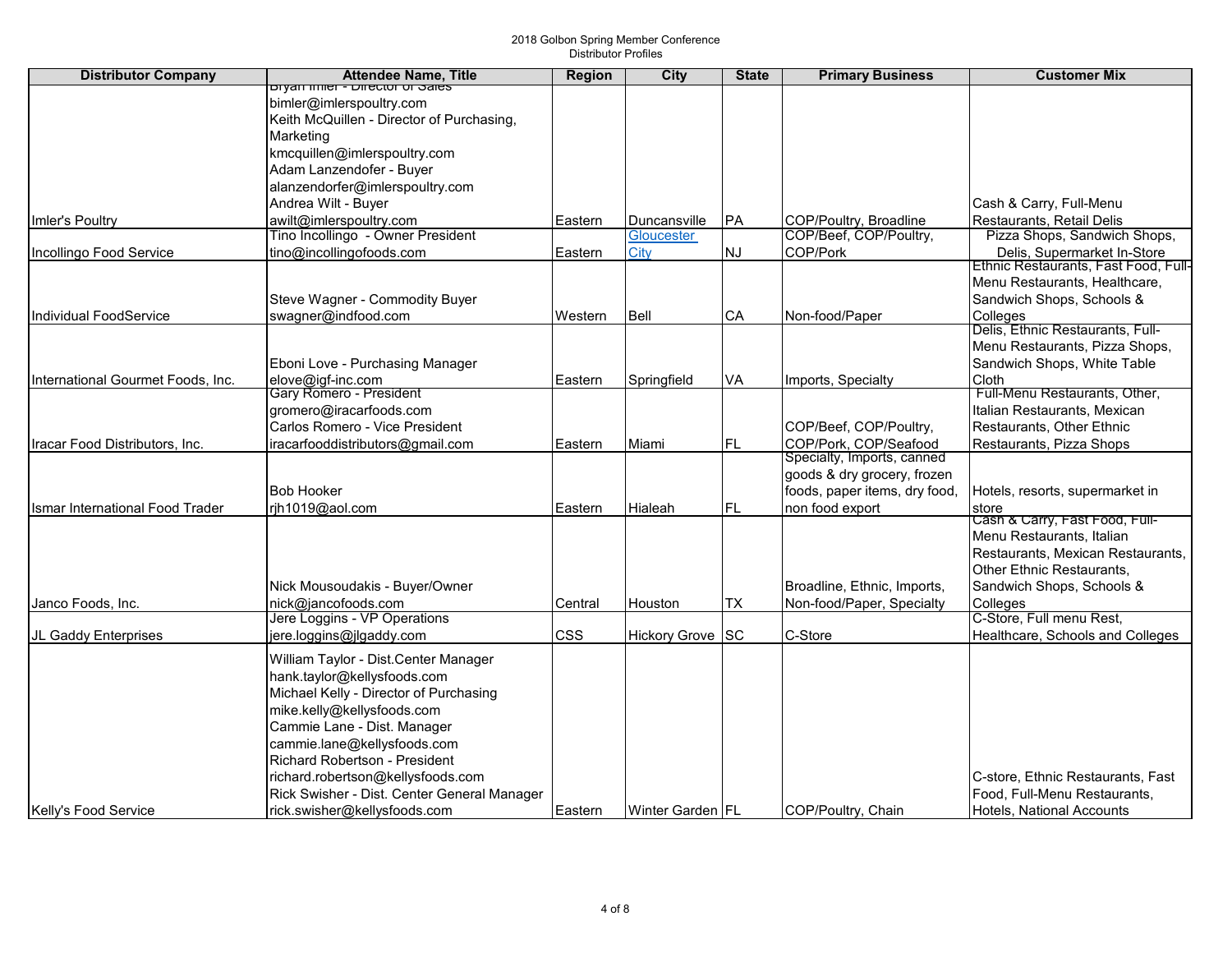| <b>Distributor Company</b>         | <b>Attendee Name, Title</b>                                        | <b>Region</b> | City       | <b>State</b> | <b>Primary Business</b>      | <b>Customer Mix</b>                                                |
|------------------------------------|--------------------------------------------------------------------|---------------|------------|--------------|------------------------------|--------------------------------------------------------------------|
|                                    |                                                                    |               |            |              |                              | Bids, C-store, Delis, Ethnic                                       |
|                                    |                                                                    |               |            |              |                              | Restaurants, Full-Menu                                             |
|                                    | Dale Lagan - Director of Purchasing/IT                             |               |            |              |                              | Restaurants, Hotels, In-Plant/In-                                  |
|                                    | dale@lammfoodservice.com                                           |               |            |              |                              | Office Feeding, Pizza Shops,                                       |
|                                    | Chris Lee                                                          |               |            |              |                              | Sandwich Shops, Schools &                                          |
| Lamm Food Service, LLC             | chris@lammfoodservice.com                                          | Central       | Lafayette  | LA           | Broadline                    | Colleges, White Table Cloth                                        |
|                                    |                                                                    |               |            |              |                              | C-store, Fast Food, Full-Menu                                      |
|                                    |                                                                    |               |            |              |                              | Restaurants, Healthcare, Hotels, In-                               |
|                                    | Cheyenne Morse - Purchasing                                        |               |            |              |                              | Plant/In-Office Feeding, Pizza                                     |
| Linford of Alaska, Inc.            | Cheyenne@linfordofalaska.com                                       | Western       | Anchorage  | AK           | <b>Broadline</b>             | Shops, Sandwich Shops/Delis                                        |
|                                    | Dorminy Brian - Director of Foodservice                            |               |            |              |                              |                                                                    |
|                                    | briand@lyons-aav.com                                               |               |            |              |                              |                                                                    |
|                                    | Ali Momenzadeh - CSMO                                              |               |            |              |                              |                                                                    |
| Lyons Specialty Co.                | ali@lyons-aav.com                                                  | <b>CSS</b>    | Port Allen | LA           | C-Store                      | Bids, C-Store, National Accounts                                   |
|                                    | Paul Lucas - Food Service Director                                 |               |            |              |                              |                                                                    |
| M.R. Williams Inc.                 | plucas@mrwilliams.com                                              | <b>CSS</b>    | Henderson  | <b>NC</b>    | C-store                      | C-store                                                            |
|                                    |                                                                    |               |            |              | COP/Beef, COP/Pork, C-       |                                                                    |
|                                    | Betty Wettstein - Food Service Director                            |               |            |              | store, Dairy, Fresh Produce, |                                                                    |
| Mason Brothers Co                  | bwettstein@masonbros.com<br>Sheila Fassbender - Sales and Business | Central       | Wadena     | <b>MN</b>    | Frozen/Ice Cream             | Broadline, C-Store and Grocery<br>Delis, Ethnic Restaurants, Full- |
|                                    |                                                                    |               |            |              |                              | Menu Restaurants, Healthcare,                                      |
|                                    | Development Manager<br>Sfassbender@melotte-dist.com                |               |            |              |                              | Hotels, National Accounts, Pizza                                   |
|                                    |                                                                    |               |            |              |                              |                                                                    |
|                                    | Jason Luepke - Sales Director                                      |               |            |              |                              | Shops, Sandwich Shops, Schools                                     |
| Melotte Distributing, Inc.         | Jluepke@melotte-dist.com<br>Matt Sadowsky - President              | Central       | Green Bay  | WI           | COP/Beef                     | & Colleges, White Table Cloth                                      |
|                                    | matt@meritfoods.net                                                |               |            |              |                              |                                                                    |
|                                    | Baily Sadowsky - Marketing and Creatuve                            |               |            |              |                              | Bids, Delis, Ethnic Restaurants,                                   |
|                                    | Director                                                           |               |            |              |                              | Fast Food, Full-Menu Restaurants,                                  |
|                                    | bailey@meritfoods.net                                              |               |            |              |                              | Healthcare, Hotels, National                                       |
|                                    | Rory Tipsword - Director of Operations                             |               |            |              |                              | Accounts, Pizza Shops, Sandwich                                    |
| Merit Foods of Arizona             | Rory@meritfoods.net                                                | Western       | Tucson     | AZ           | COP/Poultry                  | Shops, Schools & Colleges                                          |
|                                    |                                                                    |               |            |              |                              |                                                                    |
|                                    |                                                                    |               |            |              |                              | Delis, Full-Menu Restaurant,                                       |
|                                    |                                                                    |               |            |              |                              | Healthcare, Hotels, Italian                                        |
|                                    |                                                                    |               |            |              |                              | Restaurants, Mexican Restaurants,                                  |
|                                    | Lou Miceli - Owner                                                 |               |            |              |                              | National Accounts, Schools &                                       |
| Miceli & Oldfield, Inc.            | Imiceli@micelioldfoeld.com                                         | Eastern       | Taylor     | MI           | Specialty, Broadline         | Colleges, White Table Cloth                                        |
|                                    | Tom Kennedy - Director of Marketing                                |               |            |              |                              |                                                                    |
| <b>MTC Distributing</b>            | tkennedy@mtc-dist.com                                              | <b>CSS</b>    | Modesto    | CA           | C-Store                      | C-Store, limited menu restaurants                                  |
|                                    |                                                                    |               |            |              |                              | In Store Deli, Full Menu                                           |
|                                    | Blake O'Mara - VP                                                  |               |            |              | COP/Beef, COP/Pork,          | restaurants, Schools, Hotels,                                      |
| lO'Mara Foods Inc.                 | blakeomara@omarafoodsinc.com                                       | Central       | Greensburg | ΙN           | COP/Poultry, COP/Seafood     | Healthcare, Sanwich shops/delis                                    |
|                                    |                                                                    |               |            |              |                              | <b>Blas, Full-Menu Restaurants</b>                                 |
|                                    |                                                                    |               |            |              |                              | Healthcare, Hotels, In-Plant/In-                                   |
|                                    |                                                                    |               |            |              |                              | Office Feeding, Italian Restaurants,                               |
|                                    |                                                                    |               |            |              |                              | Military, National Accounts, Pizza                                 |
|                                    | Kelley Garvey - Manager                                            |               |            |              |                              | Shops, Sandwich Shops/Delis,                                       |
|                                    | kgarvey@peddlersson.com                                            |               |            |              |                              | Schools & Colleges, Supermarket                                    |
|                                    | Uoe Palmisano - Owner                                              |               |            |              | Bids, Broad-line, Imports,   | In-Store, White Table Cloth,                                       |
| Peddler's Son Produce & Provisions | jpalmisano@peddlersson.com                                         | Western       | Phoenix    | AZ           | Produce, Specialty           | Catering                                                           |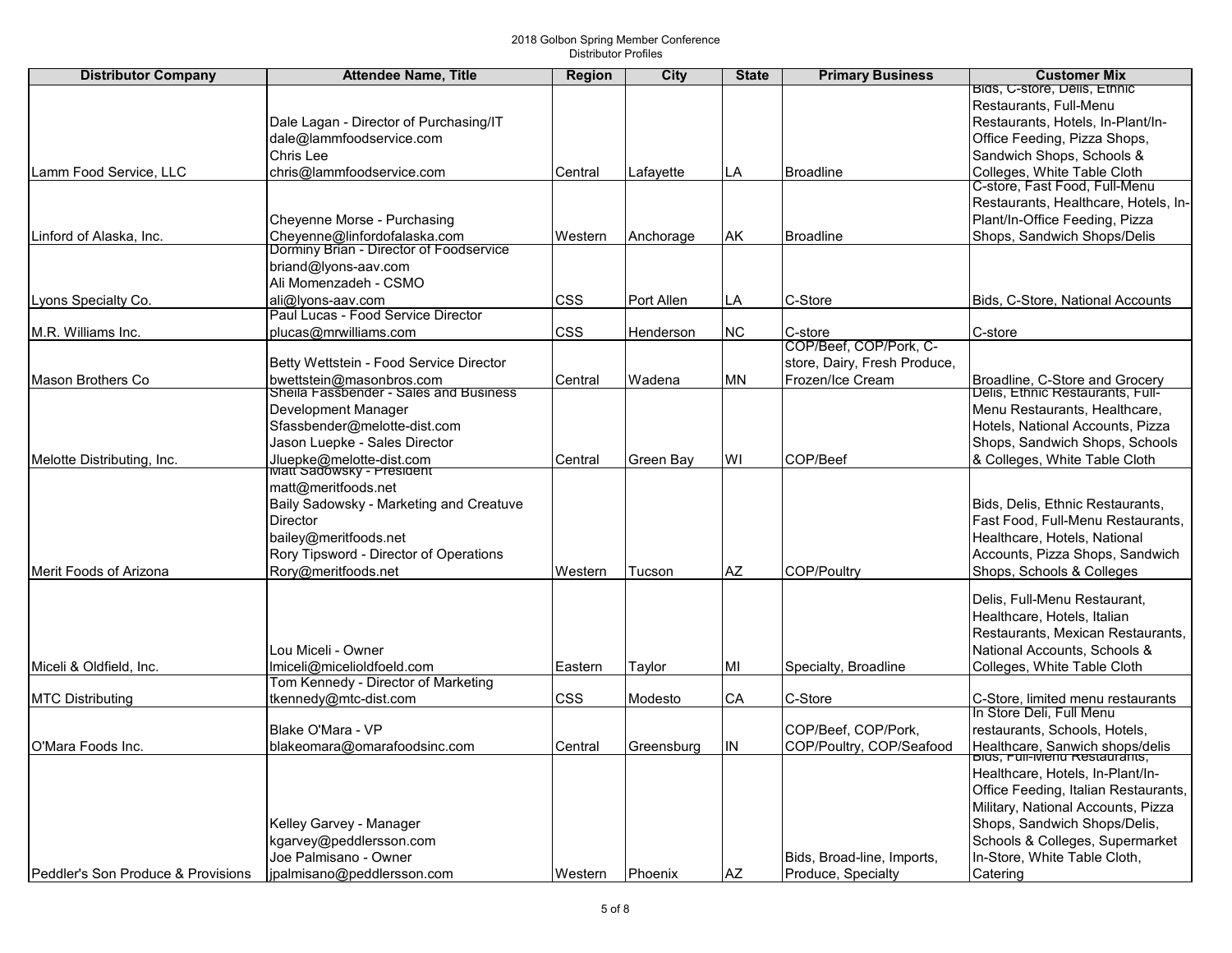| <b>Distributor Company</b>       | <b>Attendee Name, Title</b>                                           | <b>Region</b> | City          | <b>State</b> | <b>Primary Business</b>       | <b>Customer Mix</b>                                         |
|----------------------------------|-----------------------------------------------------------------------|---------------|---------------|--------------|-------------------------------|-------------------------------------------------------------|
|                                  |                                                                       |               |               |              |                               | Full-Menu Restaurants, Italian                              |
|                                  |                                                                       |               |               |              |                               | Restaurants, Pizza Shops,                                   |
|                                  |                                                                       |               |               |              |                               | Sandwich Shops, Delis, In-Plant/ In-                        |
|                                  | Rusty Perrone - President                                             |               |               |              | Bids, Ethnic, Imports,        | Office Feeding, Supermarket In                              |
| Perrone and Sons                 | rustyperrone@perroneandsons.com                                       | Central       | Metairie      | LA           | Specialty                     | store                                                       |
|                                  | Joe Hartmann - Purchasing Manager                                     |               |               |              | Other: Chain, Broadline,      |                                                             |
| PFD Supply, Inc.                 | jhartmann@pfdsupply.com                                               | Central       | St. Peters    | <b>MO</b>    | Foodservice                   | <b>National Accounts</b>                                    |
|                                  |                                                                       |               |               |              |                               | Bias, C-store, Dells, Ethnic                                |
|                                  | Joe Plutt - Buyer                                                     |               |               |              |                               | Restaurants, Fast Food, Full-Menu                           |
|                                  | joe@qualitysales.net                                                  |               |               |              |                               | Restaurants, Healthcare, Hotels, In-                        |
|                                  | Shannon Goad - Sales                                                  |               |               |              |                               | Plant/In-Office Feeding, National                           |
|                                  | Shannon@qualitysales.net                                              |               |               |              |                               | Accounts, Pizza Shops, Sandwich                             |
|                                  | Gary Nance - Owner                                                    |               |               |              |                               | Shops, Schools & Colleges, White                            |
| <b>Quality Sales Foodservice</b> | gary@qualitysales.net                                                 | Western       | Fairbanks     | AK           | <b>Broadline</b>              | <b>Table Cloth</b>                                          |
|                                  | Tawny Wong - Manager                                                  |               |               |              |                               | Asian Restaurants, Fast Food, Full-                         |
|                                  | rmtradinginc@yahoo.com                                                |               |               |              |                               | Menu Restaurants, Hotels, Pizza                             |
|                                  | Sanya Wong - Purchasing Manager                                       |               | Doral         |              | Broad-line, Imports, Non-     | Shops, Sandwich Shops/Delis,                                |
| R.M. Trading Inc.                | sanya.wong78@gmail.com                                                | Eastern       | Montego Bay   | IFL          | food/Paper, Specialty         | White Table Cloth                                           |
|                                  |                                                                       |               |               |              |                               | Bids, Ethnic Restaurants, Fast                              |
|                                  |                                                                       |               |               |              |                               | Food, Full-Menu Restaurants,                                |
|                                  |                                                                       |               |               |              |                               | Healthcare, Hotels, Pizza Shops,                            |
|                                  | Jim Laurent - General Manager                                         |               |               |              |                               | Sandwich Shops, Schools &                                   |
| Ray's Wholesale Meats, Inc.      | jim@raysmeats.com                                                     | Western       | Union Gap     | WA           | COP/Beef                      | Colleges, White Table Cloth<br>Bids, C-store, Delis, Ethnic |
|                                  |                                                                       |               |               |              |                               |                                                             |
|                                  |                                                                       |               |               |              |                               | Restaurants, Full-Menu                                      |
|                                  |                                                                       |               |               |              |                               | Restaurants, Sandwich Shops,                                |
|                                  | Whick Smock - Buyer                                                   |               |               |              |                               | Schools & Colleges, White Table                             |
| S & L Food Sales                 | wsmock@slfoodsales.com                                                | Western       | Chico         | CA           | <b>COP/Poultry</b>            | Cloth<br>Asian Restaurants, Fast Foods,                     |
|                                  | Wesley Leung - Owner                                                  |               |               |              |                               | National Accounts, Pizza Shops,                             |
|                                  | wesleyl@sanwagrowers.com                                              |               |               |              | Produce, Cash & carry,        | Schools & Colleges, Mexican Rest,                           |
|                                  | Wes Pinkerton - CeO                                                   |               |               |              | COP/Poultry, COP/Pork,        | Ethnic rest, Cash and Carry,                                |
| Sanwa food Group                 |                                                                       | Eastern       |               | FL.          | Ethnic                        | Sandwich Shops/Delis                                        |
|                                  | wesp@sanwagrowers.com<br><b>Chris Meyers - Sr Procurement Manager</b> |               | Tampa         |              |                               |                                                             |
| Sierra Meat & Seafood            | cmeyers@sierrameat.com                                                | Western       | Reno          | <b>NV</b>    | <b>COP/Poultry</b>            | Full-Menu Restaurants, Hote's                               |
|                                  |                                                                       |               |               |              |                               | Delis, Full-Menu Restaurants,                               |
|                                  |                                                                       |               |               |              |                               | Healthcare, Hotels, Pizza Shops,                            |
|                                  | Aaron Smith - President                                               |               |               |              | Broadline, COP/Beef,          | Sandwich Shops, Schools &                                   |
| Smith Family Foods               | smithfoodsohio@yahoo.com                                              | Central       | Tiffin        | OH           | COP/Poultry, COP/Pork         | Colleges, White Table Cloth                                 |
|                                  | Lois Gamerman - CEO                                                   |               |               |              |                               |                                                             |
|                                  | loisg@gosoftstuff.com                                                 |               |               |              | Specialty -Desserts, Breads   | Restaurants, Hotels, Conference                             |
|                                  | Bob Gamerman - COO                                                    |               |               |              | Beverages, Appetizers, Retail | <b>Centers. Universities and Retailers</b>                  |
| <b>Soft Stuff Distributors</b>   | bobg@gosoftstuff.com                                                  | Eastern       | Jessup        | MD           | Grab and Go                   | and Ecommerce                                               |
|                                  | Bonnie Andreu - Senior Buyer                                          |               |               |              |                               | Hotels and Independent                                      |
| St. Johns Food Service, Inc.     | Bonnie@stjohnsfoods.com                                               | Eastern       | St. Augustine | FL           | <b>Broadline</b>              | restaurants                                                 |
|                                  |                                                                       |               |               |              |                               | Bids, Ethnic Restaurants, Full-                             |
|                                  |                                                                       |               |               |              |                               | Menu Restaurants, National                                  |
|                                  | Bob Roe - Sales, Marketing, Purchasing                                |               |               |              |                               | Accounts, Pizza Shops, Sandwich                             |
| Staber Meats, Inc.               | bob.roe@stabermeats.com                                               | Central       | Sioux City    | IA           | COP/Beef                      | Shops, White Table Cloth                                    |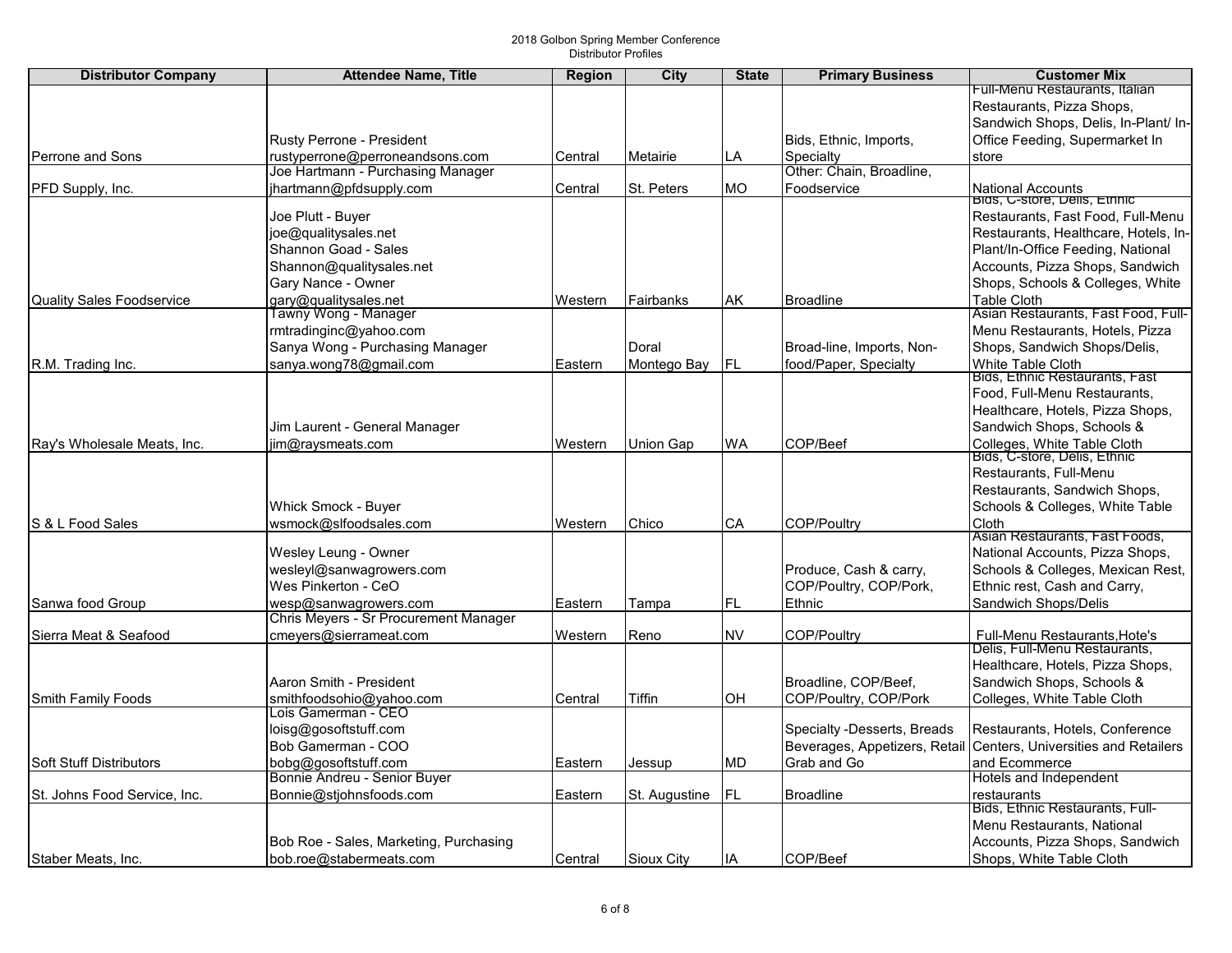| <b>Distributor Company</b>         | <b>Attendee Name, Title</b>                               | <b>Region</b> | City            | <b>State</b> | <b>Primary Business</b>    | <b>Customer Mix</b>                                             |
|------------------------------------|-----------------------------------------------------------|---------------|-----------------|--------------|----------------------------|-----------------------------------------------------------------|
|                                    |                                                           |               |                 |              |                            |                                                                 |
|                                    |                                                           |               |                 |              |                            | Bids, C-store, Delis, Ethnic                                    |
|                                    |                                                           |               |                 |              |                            | Restaurants, Fast Food, Full-Menu                               |
|                                    |                                                           |               |                 |              |                            | Restaurants, Healthcare, National                               |
|                                    | Dale Steckel - President                                  |               |                 |              |                            | Accounts, Pizza Shops, Sandwich                                 |
| Steckel Produce                    | denny@steckelproduce.com<br>Bonnie Savage - Owner         | Central       | Jerseyville     |              | Broadline, Produce         | Shops, Schools & Colleges                                       |
|                                    | bonnie.savage@sunbeamfoodsinc.com                         |               |                 |              |                            |                                                                 |
|                                    | Brian Savage - Owner                                      |               |                 |              |                            |                                                                 |
| Sunbeam Foods, Inc                 | brian.savage@sunbeamfoodsinc.com                          | Central       | Dallas          | TX           | Speciality                 | Daycares                                                        |
|                                    |                                                           |               |                 |              |                            |                                                                 |
|                                    |                                                           |               |                 |              |                            | Bids, Full-Menu Restaurants,                                    |
| Teri Nichols Institutional Food    | George Laoudis - Buyer                                    |               |                 |              |                            | Healthcare, Pizza Shops, Sandwich                               |
| Merchants, LLC                     | glaoudis@terinichols.com                                  | Eastern       | <b>Brooklyn</b> | <b>NY</b>    | Bids, Ethnic               | Shops, Schools & Colleges<br>Asian Restaurants, Bigs, Full-Menu |
|                                    |                                                           |               |                 |              |                            |                                                                 |
|                                    |                                                           |               |                 |              |                            | Restaurants, Healthcare, Hotels,                                |
|                                    |                                                           |               |                 |              |                            | Italian Restaurants, Mexican                                    |
|                                    |                                                           |               |                 |              |                            | Restaurants, National Accounts,                                 |
|                                    |                                                           |               |                 |              |                            | Pizza Shops, Sanwich Shops/Delis,                               |
| Tony Sunseri Wholesale Food &      | Anthony Battaglia - President                             |               |                 |              |                            | Schools & Colleges, White Table                                 |
| Paper                              | anthonyjr@atlanticbbn.net                                 | Eastern       | Johnstown       | PA           | Non-Food/Paper             | Cloth<br>C-store, Ethnic Restaurants, Full-                     |
|                                    |                                                           |               |                 |              |                            | Menu Restaurants, Healthcare,                                   |
|                                    |                                                           |               |                 |              |                            | Hotels, Pizza Shops, Sandwich                                   |
|                                    | Bob Goodwin - Purchasing Agent                            |               |                 |              |                            | Shops, Schools & Colleges, White                                |
| Toppa's Foodservice & Paper Supply | robert@toppasfoodservice.com                              | Eastern       | Middletown      | <b>RI</b>    | Non-food/Paper, Broadline  | <b>Table Cloth</b>                                              |
|                                    |                                                           |               |                 |              |                            | Bids, Ethnic Restaurants, Fast                                  |
|                                    |                                                           |               |                 |              |                            | Food, Full-Menu Restaurants,                                    |
|                                    |                                                           |               |                 |              |                            | Healthcare, Hotels, Sandwich                                    |
|                                    | Dean Schauer - President                                  |               |                 |              |                            | Shops, Schools & Colleges, White                                |
| <b>University Foods</b>            | foodbzz@aol.com                                           | Western       | Sylmar          | CA           | <b>Broadline</b>           | <b>Table Cloth</b>                                              |
|                                    |                                                           |               |                 |              |                            | Bids, C-store, Delis, Ethnic                                    |
|                                    |                                                           |               |                 |              |                            | Restaurants, Fast Food, Full-Menu                               |
|                                    | June Singleton - Executive Assistant                      |               |                 |              |                            | Restaurants, Healthcare, In-                                    |
|                                    | junej@valleyfood.COM<br>Steve Singleton - Owner/President |               |                 |              |                            | Plant/In-Office Feeding, Pizza                                  |
|                                    |                                                           |               |                 | CA           |                            | Shops, Sandwich Shops, Schools<br>& Colleges, White Table Cloth |
| <b>Valley Food Service</b>         | steves@valleyfood.com<br>Bill Van Vleet - Owner President | Western       | Visalia         |              | Bids, Other                | C-store, Ethnic Restaurants, Fast                               |
|                                    | billvv@vvmfs.com                                          |               |                 |              |                            | Food, Full-Menu Restaurants,                                    |
| Van Vleet Meat & Food Service Co.  | Derek Hoehne - Sales Rep                                  |               |                 |              | Broadline, COP/Beef,       | Healthcare, Pizza Shops, Schools                                |
| Inc.                               | Derek@vvmfs.com                                           | Western       | Albany          | 0R           | COP/Pork, COP/Poultry      | & Colleges, White Table Cloth                                   |
|                                    |                                                           |               |                 |              |                            | Cash & Carry, In-Plant Feeding,                                 |
|                                    | Randy Sikes - CEO                                         |               |                 |              |                            | Military, National Accounts, Schools                            |
| Vendors Supply, Inc.               | rsikes@vendorssupply.com                                  | CSS           | Columbia        | SC           | Vending, OCS, Micro-Market | & Colleges                                                      |
|                                    |                                                           |               |                 |              |                            | C-Store, Full Menu Restaurant,                                  |
|                                    | Darrell Smith - Buyer                                     |               |                 |              |                            | Sandwich Shops/Delis, Schools &                                 |
| Vern's Food Service Distribution   | dosmithii@vernsfoodservice.com                            | <b>CSS</b>    | Hermiston       | <b>OR</b>    | Broadline, C-Store         | Colleges                                                        |
|                                    |                                                           |               |                 |              |                            | Bids, C-store, Ethnic Restaurants,                              |
|                                    | Mark Wallace - Owner                                      |               |                 |              |                            | Full-Menu Restaurants, Schools &                                |
| Wallace Foods, Inc.                | markwallace@wallacefoods.com                              | Eastern       | Canton          | OH           | <b>Broadline</b>           | Colleges                                                        |